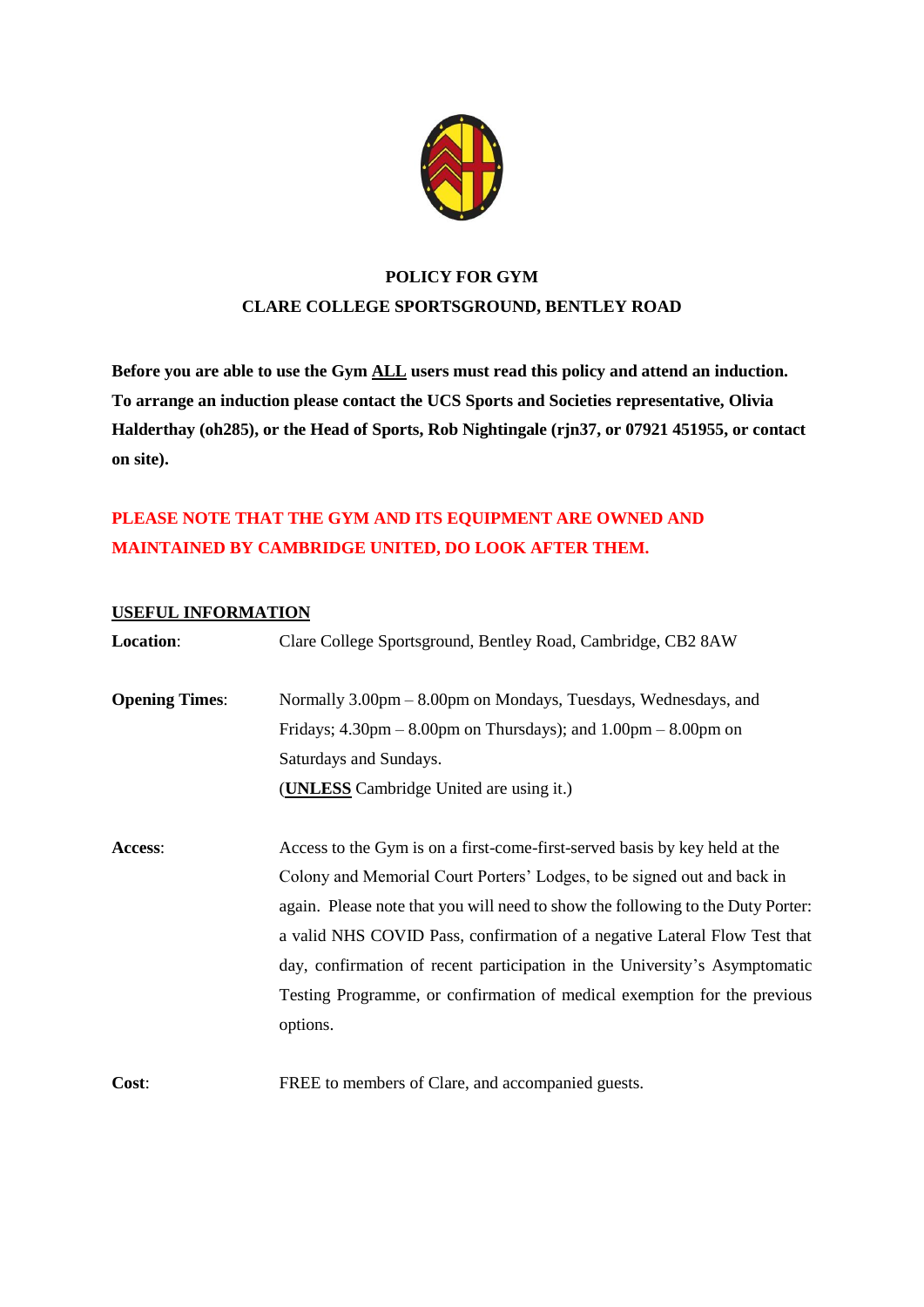| students may not have a motor vehicle in Cambridge without obtaining a<br>motor licence from the University of Cambridge:<br>https://www.proctors.cam.ac.uk/motor-control)<br><b>Equipment:</b><br>Two spin bikes and weights.<br><b>Toilets &amp; Showers:</b><br>These are available in the Pavilion, when it is open. |
|--------------------------------------------------------------------------------------------------------------------------------------------------------------------------------------------------------------------------------------------------------------------------------------------------------------------------|
|                                                                                                                                                                                                                                                                                                                          |
|                                                                                                                                                                                                                                                                                                                          |
|                                                                                                                                                                                                                                                                                                                          |
|                                                                                                                                                                                                                                                                                                                          |
|                                                                                                                                                                                                                                                                                                                          |
| Other uses:<br>Do not use the gym for anything other than exercising (without the prior                                                                                                                                                                                                                                  |
| written permission of the Assistant Bursar).                                                                                                                                                                                                                                                                             |
| <b>Rubbish:</b><br>Take it away with you, or bin it.                                                                                                                                                                                                                                                                     |
| Issues/damage:<br>Please leave the Gym in the same condition you it, and do report any issues                                                                                                                                                                                                                            |
| and/or damage to Rob Nightingale, Head of Sports, by e-mail immediately                                                                                                                                                                                                                                                  |
| $(rjn37)$ .                                                                                                                                                                                                                                                                                                              |
| Liability:<br>Members and accompanying guests use the Gym their own risk, and also                                                                                                                                                                                                                                       |
| leave property or belongings there at their own risk. Cambridge United and                                                                                                                                                                                                                                               |
| the College do not bear any liability with respect to you, your property or                                                                                                                                                                                                                                              |
| belongings.                                                                                                                                                                                                                                                                                                              |

### **Code of Conduct**:

- (i) The Gym is not staffed and so members are expected to:
	- Wear appropriate sports clothing and footwear for all sessions.
	- Wear clean footwear.
	- Behave in a responsible manner, using the equipment in the proper manner.
	- Sports drinks and bottled water are permitted but no food is to be consumed in the Gym.
	- Wear headphones when playing music or watching content on personal devices eg iPod, phone, tablet etc.
	- Items provided by Cambridge United for use in the Gym and all of the equipment therein are not to be removed from the Gym.
	- Do not move equipment around the Gym and return all hand weights to the appropriate rack.
	- Leave the gym in a clean and tidy state.